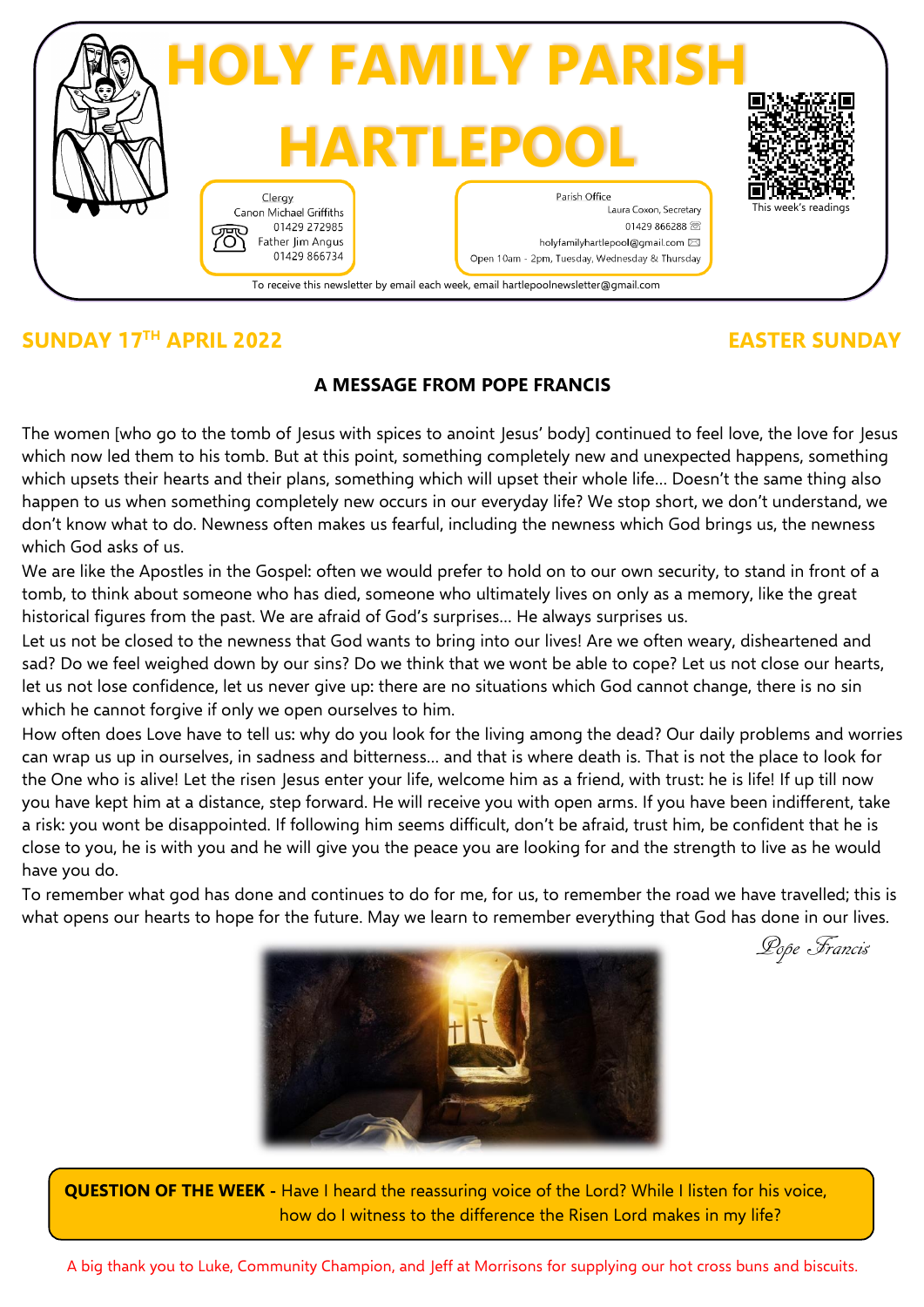## **THIS WEEK'S PARISH NEWS**

#### Year of The Eucharist, Preparation for the Synod

**THANK YOU** - As we look back over our journey to Easter in this 2022, I would like to thank everybody for their commitment to the call to renew our faith. Thank you to those who supported our 24 Hours of Prayer, for those who organized and supported our Walk of Witness of Good Friday, to some of our First Holy Communion children who played such a great part in our Palm Sunday Mass at St Joseph's, for those who supported our Mass for those usually sick and housebound. A great thank you goes to all of those who week by week, and especially at this time, clean and maintain our churches, for those who have decorated our churches so beautifully, and for those who have read and supported our singing. Your hard work and commitment is what makes Holy Family Parish more than a collection of Mass centres, but truly a parish where it is good to live.

**PROPOSAL FOR OUR FUTURE** - Next Sunday, Bishop Robert will give his decision on the proposals put forward for the future of Holy Family Parish.

**ST PATRICK'S** - I am sure that all of us share in the distress of St Patrick's community at the mindless vandalism that has taken place there, and the damage it has caused to windows in the church. I am very grateful to parishioners who have dealt with this situation and done all they can to prevent and deal with the situation, highlighting this vandalism to the local councilor and initiating the church on a watch list.

**HOLY PLACES** - The collection for Catholic Community in the Holy Land (Holy Places) is now closed, thank you for all your contributions.

**EASTER BASKETS** - Thank you for all your help with the Easter basket raffle, for people who so imaginatively and generously donated beautifully decorated baskets, and for everyone for buying tickets. This is not just a way of raising monies for our parish, but it is also a great coming together of everybody in this community effort.

**UKRAINE HUMANITARIAN APPEAL** - CAFOD have launched an emergency appeal for Ukraine. If you're able to contribute, you can do this by ringing 0303 303 3030, logging on to [cafod.org.uk/Ukraine](http://cafod.org.uk/Ukraine) or sending a cheque to CAFOD, Romero House, 55 Westminster Bridge Road, SE1 7JB. Please also continue to remember our collection bins at the back of church for the Hartlepool Food Bank, Refugee Project and Apostleship of the Sea. Thank you for all your generosity.

**COMMUNION TO THE SICK AND HOUSEBOUND** - We are trying to recommence the taking of the Eucharist to the sick and house bound and those in Care Homes. If you know of any person either in their own home or in a Care Home who would appreciate a visit from a Eucharistic Minister, please let us know. See Fr Jim or contact the parish office 866288.

**ST JOSEPH'S TEA AND COFFEE AFTER MASS** - On Easter Sunday there will be tea and coffee in the hall after Mass. The Filipino community have committed to the second Sunday of the month, and we need to have a rota for the following Sundays. Please sign the list at the back of church if you can help.

**CHILDREN'S LITURGY** - We would like to start a children's liturgy group on Sundays at St Patrick's. If you are interested, please sign the list at the back of church. We are looking for more volunteers for St Joseph's, please sign the list at the back of church.

**SAFEGUARDING** - We are looking for a Safeguarding Rep for St Patrick's. This will be to work in conjunction with the other reps across the parish. The volunteer would be given lots of support from the diocese as well as the other reps here in the parish. Please consider this essential role and get in touch with Fr Michael through the parish office.

**NEW FINANCIAL YEAR** - All taxpayers please make sure that you're part of our Gift Aid scheme. Contact the parish office for further information. Please consider using a bankers order form for your Sunday collections, and non-Gift Aid planned giving please use the unnumbered boxes provided. All of this helps us in these difficult financial times. St Joseph's are trying to re-establish a counting rota, if you can spare half an hour after 10am Mass on Sundays, please sign the list at the back of church. Remember the more volunteers, the less often you have to count. Counters for collection are also required on a Sunday after mass on a rota basis at St Mary's. Please see Ian Fraser or Maria Morris.

**200 CLUB** - Annual Subscriptions of £25, half yearly payments of £12.50, and quarterly payments of £6.25 are now due. Please put cash or cheque in a sealed envelope and put your name and address on the envelope and put it in collection boxes at church. Cheques to be made out to "Saint Patrick's 200 Club". Thank You.

**ST PATRICK'S COMMUNITY COUNCIL** - There will be a meeting of St Patrick's Community Council at 7.15 on Tuesday 19th April in the small hall after Mass. All are welcome.

**LITURGY COURSES** - The Diocesan Liturgy Team will be running the following courses in April and May: Welcomers' Course, New Extraordinary Ministers of Holy Communion Course and a Sacristans' Course. If you wish to find out more information about these courses and how to register for them, please contact the Faith & Mission admin team: [adminfaith.mission@diocesehn.org.uk](mailto:adminfaith.mission@diocesehn.org.uk).

**VACANCIES** - The Diocese of Hexham and Newcastle has the following vacancies: Property Surveyor – Full-time, fixed term contract – 2 years. Flexible working is available. Closing date for applications: 28 April 2022. Parish Secretary – 20 hours a week, Cleaner – 14 hours a week, at Hexham, St Mary. Closing date for applications: 4 May 2022 Please visit www.diocesehn.org.uk for full details or contact us 0191 243 3301.

## **HOLY FAMILY YOUTH**

WONDERTOTS - Our playgroup will recommence after a 2 week break on Wednesday 4<sup>th</sup> May, at 9.30 am, in St Joseph's Church Hall.

Holy Family Youth Ric Slatter Coordinator ric@holyfamilyyouth.co.uk ⊠

**FAMILY RETREAT 14th -16th OCTOBER 2022** - If your family would appreciate an affordable weekend away in beautiful surroundings, ask your school office or Ric for a letter about our annual Family Retreat at the Emmaus Youth Village in Consett. Our team of young people organise activities for all the family and it's one of the most popular activities we offer all year so sign up soon!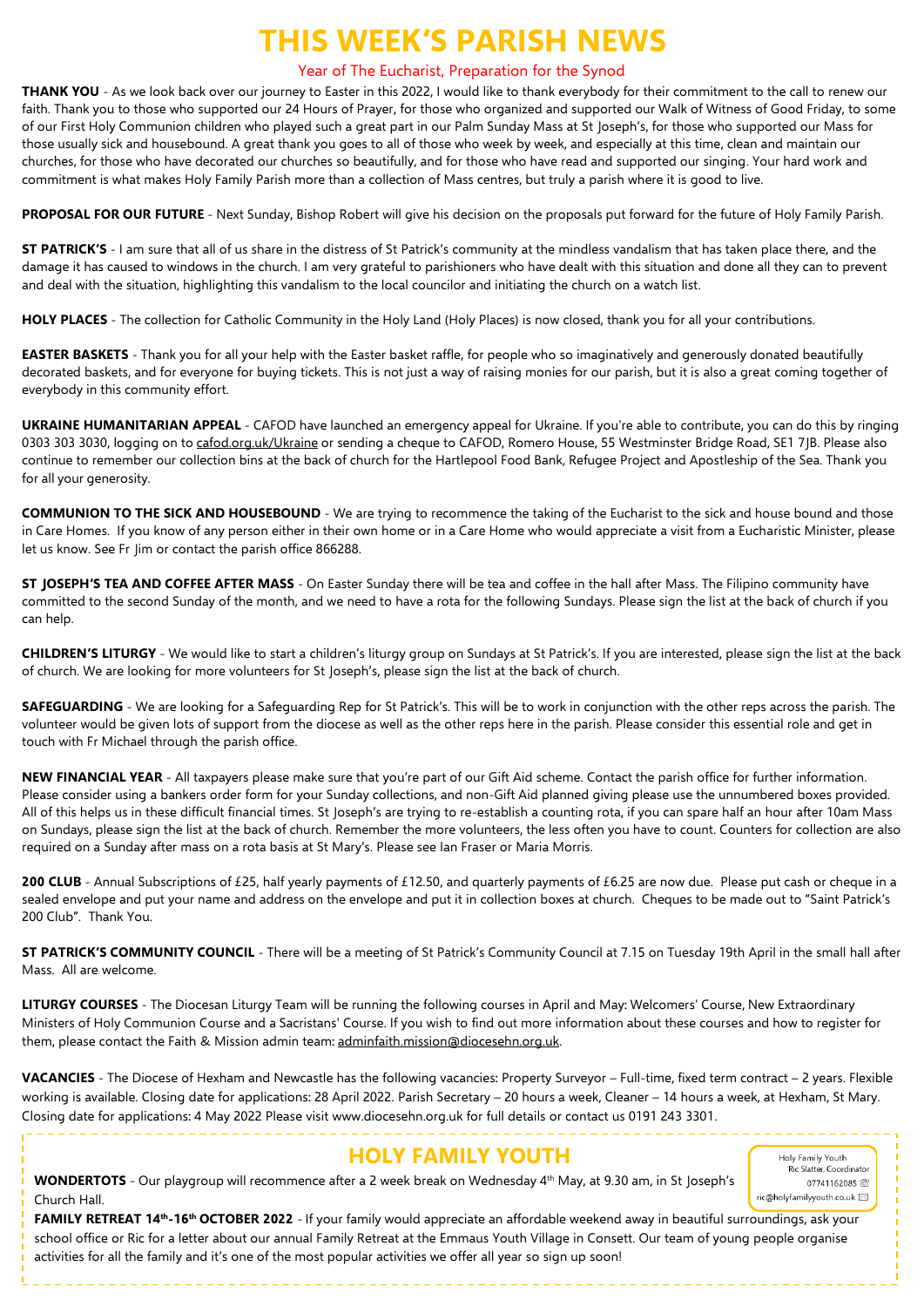# **OUR PARISH PRAYER INTENTIONS**

**Please remember in your prayers all those in our communities who are sick or housebound, especially:**

STEPHEN ANDERSON, PAT BAKER, KATHLEEN BARLOW, MICHAEL BLACKFORD, HILARY BRADBURY, DENNIS BRATT, MARGARET BURKE, KAY BURNS, JOHN CANN, SARAH CARROLL, RITA CHARLTON, VERONICA COCHRANE, DANIEL COSBY, BETTY CRANE, JAMES DALEY, NEIL DAVIS, LOTTIE DOCHERTY, NATALIE EGLINTINE, TERESA FALKINGHAM, EMILY FLANNERY, ALISON FOSTER, LORRAINE GALEN, DOROTHY GEEN, DAVID GEEN, PETER GRIEVES, CHRISTINE HANSELL, MARY HARPER, MARY HARRIS, ANDREW HAYGARTH, BELLA HOEY, MURIEL HOWE, MOLLY HUGHES, PETER JOHNSON, CHRISTINE JONES, ETTY JORDAN, MOIRA KELLY, CEILIA KING, MARGARET KIRKPATRICK, KEN KNIGHT, MARIE LYDON, MAUREEN MAGUIRE, VERA MARRIOTT, JAMES MARSHALL, MARY MASON, IAN MATTHEWS, PAUL MCCRAITH, OWEN MCENEANEY, JIM MCKENNA, CHRISTOPHER MGHEE, PAUL MOORE, PAT NESS, KITTY NEWSTEAD, SYLVICE NOTRIANNI, WINNIE OLIVER, MYRA PATTISON, EDDIE PEARSON, COLIN PRICE, DAMIAN RAFFERTY, JEAN RICHARDSON, PAM ROBERTSON, JOSEPH ROBINSON, PAULA ROGERS, HILDA RYAN, AGNES SCULLY, CORAZON SIMPSON, MATTHEW STEEL, BRENDA STOTT, BRETT SWAIN, GAIL SYMINGTON, MELVIN THACKERAY, LYNSEY TODD, NORA TRISCHLER, JONATHON VOKES, KAY WALLACE, JAMES WALSH, ANTHONY WEEGRAM

> All the sick and their carers, both at home and in hospital, are prayed for at each Mass, as well as the health and safety of all parishioners.

#### **Please pray for those who have died recently:**

Peter Garthwaite, Mary Standen and for their family and friends who mourn their loss.

### **We also pray for all those whose anniversaries fall this week:**

**ST JOSEPH'S:** Catherine Monaghan, Pauline Mahoney, George Brown, Clarice McCloskey, George Brown, Audrey Pyitt, John Readman, Mike Grzelak, Anthony Kearns, Dennis Grievson, Robert Weighill, Pauline Talbot, Annette Bain, Kathleen Irvine, Tony Gorman, Kitty Gillen, Margaret Carter, Thomas Harvey.

**ST MARY'S:** Maria Lynne Burdiss, Maureen Ann Slimmings, Margaret Walsh, Robert James Webster, Hida Wilkinson, Margaret Wilkinson, Harold Tubb, Charlie Gofton, Sidney Rooke.

**ST PATRICK'S:** Yvonne Parks, Stephen Elsdon.

**ST JOHN VIANNEY'S:** Winifred Decosemo, Sidney Rooke.

### **Eternal rest grant unto them O Lord and let perpetual light shine upon them. Amen.**

|                    |           | м                 |               |
|--------------------|-----------|-------------------|---------------|
| Listen to the Word |           |                   | Easter Sunday |
| Acts 10: 34, 37-43 | Psalm 117 | Colossians 3: 1-4 | John 20: 1-9  |

**Night glides into day, silently, with a slow change in the light, sudden shafts of brightness leap from the orange dawn and the song of the birds is hushed. Slowly the light grows the air begins to warm, and the sun rises. Day breaks and the hushed world begins again its song of creation for a new day.**

Faith has many forms; we each believe in the same things but our focus, our foundations differ. There are probably as many different forms of faith as there are Christians. We each come from different experiences and the changes that help to evolve us as human beings also have a unique effect on how we believe. To some the Eucharist is the centre of faith, to another scripture, to a third, prayer or working for the poor and marginalised. We all worship the same God but our worship is formed by the way we approach Him.

The Gospel passage today is based around the resurrection experiences of three people; Mary Magdalene, Peter and "the other disciple, the one Jesus loved" who we recognise as the apostle John. They each see the same event but their response to what they have seen is different. This reminds us that each one of us approaches God from a different perspective, this does not change God but it changes us.

Mary is a very courageous woman; someone with a great sense of righteousness; she knows that the burial of Jesus was far from perfect, that the careful preparation of the body was incomplete, and she is determined to correct the situation. She is not frightened to go to the tomb as perhaps the apostles are. She knows what is right and proper and nothing will prevent her from her duty. The tomb is empty and Mary rushes back to rouse the apostles to action; in another Gospel Mary returns to the tomb and has an encounter with Jesus who she recognises when he speaks. Many others are brought to faith through the voice of Jesus speaking to us in the Gospels.

Peter and John, in contrast to Mary, are initially frightened to visit the tomb. It is only through Mary that they gain the courage to go and see. Again, we have a contrast, Peter is the one who needs physical evidence, he inspects the grave cloths, the empty tomb, John however believes without seeing this evidence. Some of us are like Peter, some like John; this does not make us less faithful only different, and our faith overcomes difference because we all believe in the empty tomb and the ever new gift of Easter.

P.S. As I write I am thinking about those who have not found the courage yet to return to Mass in our churches. Jesus showed great courage in His ordeal on the Cross, let us hope and pray that all those who have not returned can find the courage to step once more through our doors. Do not fear, Christ is Risen, Alleluia. **David Frank**

**\_\_\_\_\_\_\_\_\_\_\_\_\_\_\_\_\_\_\_\_\_\_\_\_\_\_\_\_\_\_\_\_\_\_\_\_\_\_\_\_\_\_\_\_\_\_\_\_\_**